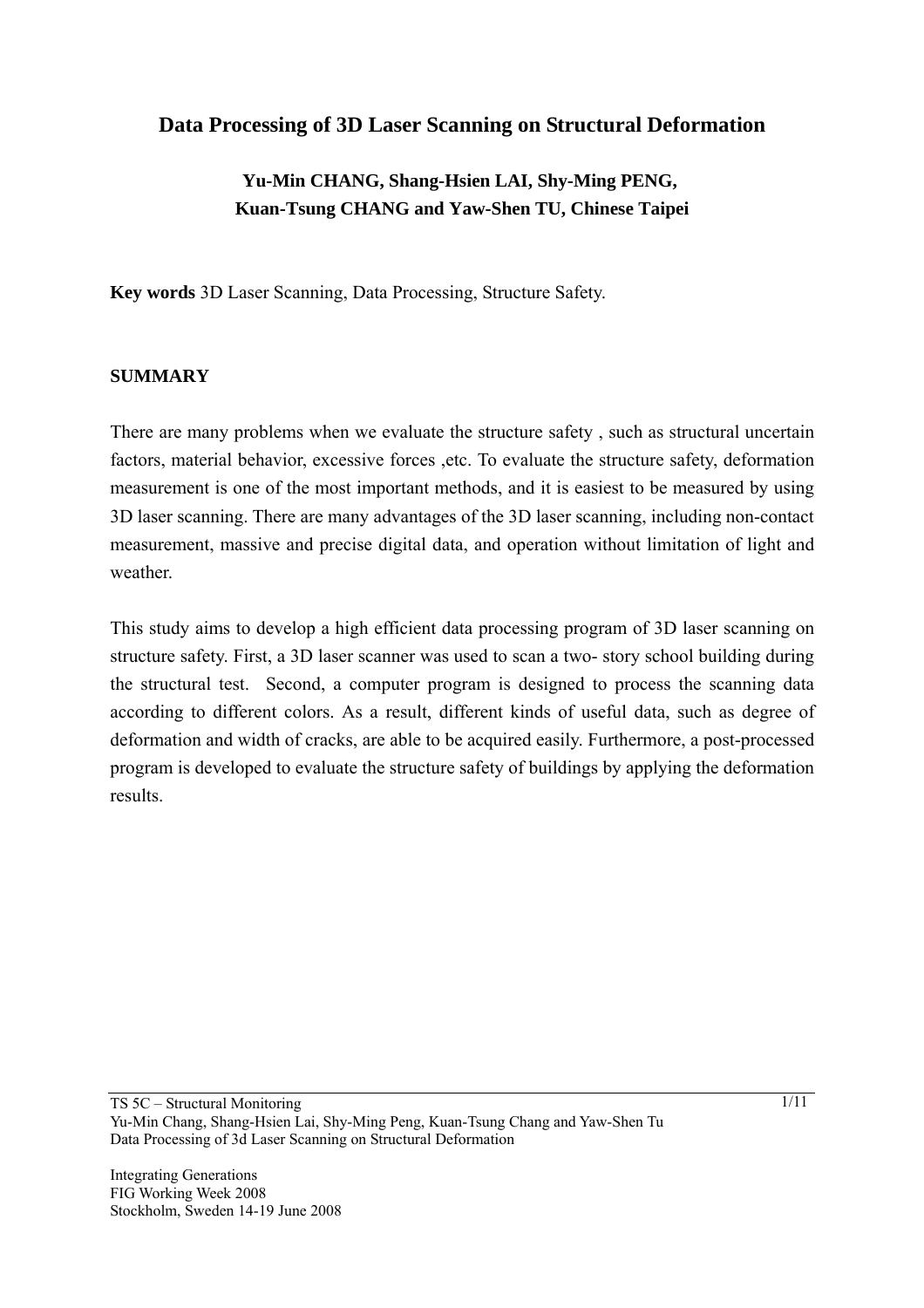## **Data Processing of 3D Laser Scanning on Structural Deformation**

# **Yu-Min CHANG, Shang-Hsien LAI, Shy-Ming PENG, Kuan-Tsung CHANG and Yaw-Shen TU , Chinese Taipei**

## **1. INTRODUCTION**

Both elastic and non-elastic structural deflections can be detected. The non-elastic deflection which results in a permanent distortion of the structure, can be used as a realistic design criterion. However, the structure deflections are generally elastic, and the structures would return to their original position after the loads are removed.

3D Laser scanning system can generate millions of 3D points within a short time when scanning an object. On the scanning object surface, the high density points would form a "point cloud". This point cloud can be digitally measured, sliced, and it would be used for distance measurement, volume calculations, solid modeling, etc.

The applications of 3D Laser scanning includes:

- ― 3D Point Cloud
- ― Architecture: as-builts
- ― CAD "Solid" models
- ― CBD streetscapes
- ― Fly-through visualizations
- ― Civil and structural engineering
- ― Deformation analysis
- ― Archaeology
- ― Line drawings
- ― Disaster documentation
- ― Volume calculations
- ― Ship-building/modification
- ― Sections/2D drawings
- ― Geo-technical slope monitoring
- ― Time based progress records
- ― Construction QC

TS 5C – Structural Monitoring

Yu-Min Chang, Shang-Hsien Lai, Shy-Ming Peng, Kuan-Tsung Chang and Yaw-Shen Tu Data Processing of 3d Laser Scanning on Structural Deformation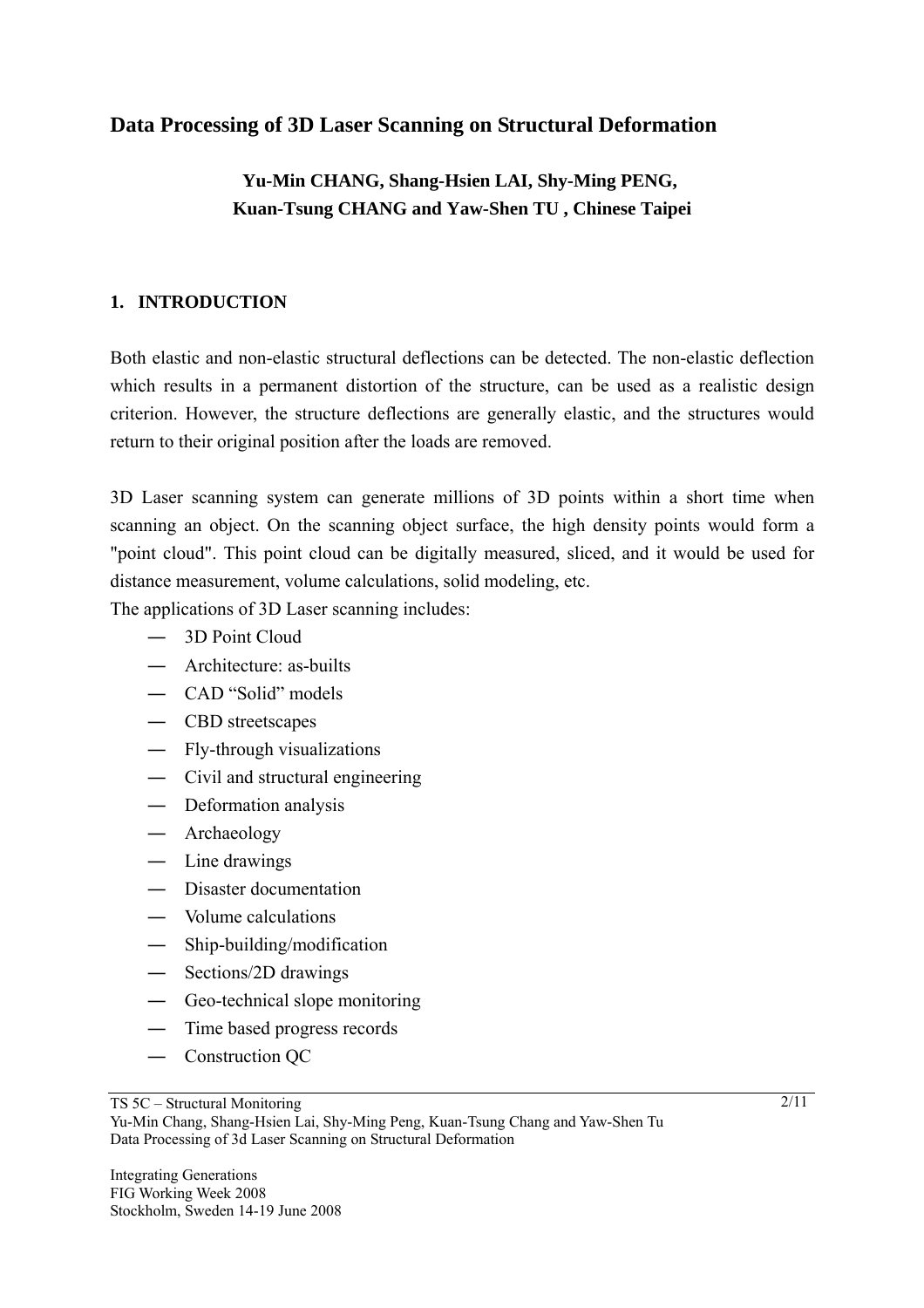#### **2. EQUIPMENT and TEST ARRANGEMENT**

#### **2.1 Characteristic of Mensi GS100 3D Scanner**

| Data interface Network TCP/IP, Wireless WiFi (optional)   |                |             |     |     |
|-----------------------------------------------------------|----------------|-------------|-----|-----|
| <b>SYSTEM PERFORMANCE</b>                                 |                |             |     |     |
|                                                           |                |             |     |     |
|                                                           |                |             |     |     |
| Standard deviation                                        |                |             |     |     |
| Range (m)                                                 | 5 <sup>5</sup> | 25          | 50  | 100 |
| Typical values $2 \text{ (mm)} \quad 1.4$                 |                | $\vert$ 1.4 | 1.4 | 2.5 |
|                                                           |                |             |     |     |
| Field of view                                             |                |             |     |     |
|                                                           |                |             |     |     |
|                                                           |                |             |     |     |
|                                                           |                |             |     |     |
|                                                           |                |             |     |     |
| Safety Class 2 (21 CFR §1041.10) / Class 3R (IEC 60825-1) |                |             |     |     |
|                                                           |                |             |     |     |
|                                                           |                |             |     |     |
| X Y Z, point orientation                                  |                |             |     |     |
| $X$ Y Z, returned intensity (8 bits $-256$ grayscale)     |                |             |     |     |
| X Y Z, RGB true color (8 bits per channel)                |                |             |     |     |
| X Y Z, orientation, returned intensity, RGB true color    |                |             |     |     |

## **2.2 IN-SITU TEST**

In 2005, National Center for Research on Earthquake Engineering (www.ncree.gov.tw) conducted in-site push over tests and seismic assessment on school buildings. Our specimen located in Kouhu Taiwan, was a two-story concrete building with brick wall partition. In order to evaluate the structure performance, the structure displacement was controlled by the horizontal jackets as well as earthquake force simulation. The specimen was pushed step-by-step upon the story drift ratio (horizontal displacement / story height) until completely

Yu-Min Chang, Shang-Hsien Lai, Shy-Ming Peng, Kuan-Tsung Chang and Yaw-Shen Tu Data Processing of 3d Laser Scanning on Structural Deformation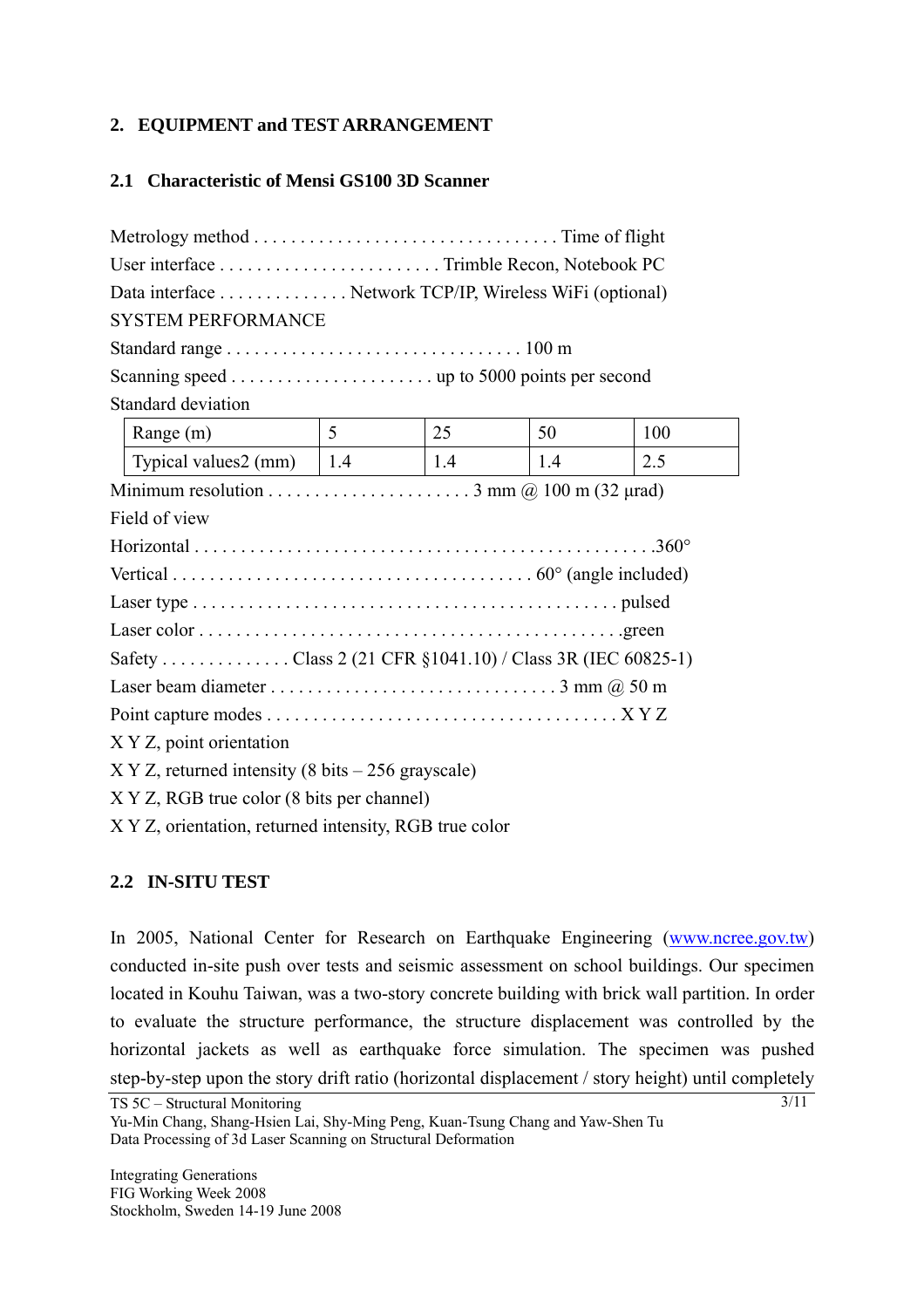collapsed. Within each step, the structure sustained 10 minutes to observe the crack propagations. Simultaneously, the laser scanner also acquired the structure deformation data and kept these correspondent records for the further post process.

There were five scan data records: (1)the initial stage (unforced), (2) 0.25% drift ratio, (3) 0.5% drift ratio, (4) 0.75% drift ratio, and (5)1% drift ratio as shown on the figures  $1 \sim 5$ . For analysis reference purpose, the object surface was marked the black grids.



**Fig.1** 3D Laser scanning **Fig.2** the primary stage







## **3. DATA PROCESS**



**Fig.5** Drift ratio 0.75% **Fig.6** Drift ratio 1.0%

matical colored

on on 27 and hope hours lott by an III at 2

TS 5C – Structural Monitoring Yu-Min Chang, Shang-Hsien Lai, Shy-Ming Peng, Kuan-Tsung Chang and Yaw-Shen Tu Data Processing of 3d Laser Scanning on Structural Deformation

Integrating Generations FIG Working Week 2008 Stockholm, Sweden 14-19 June 2008 4/11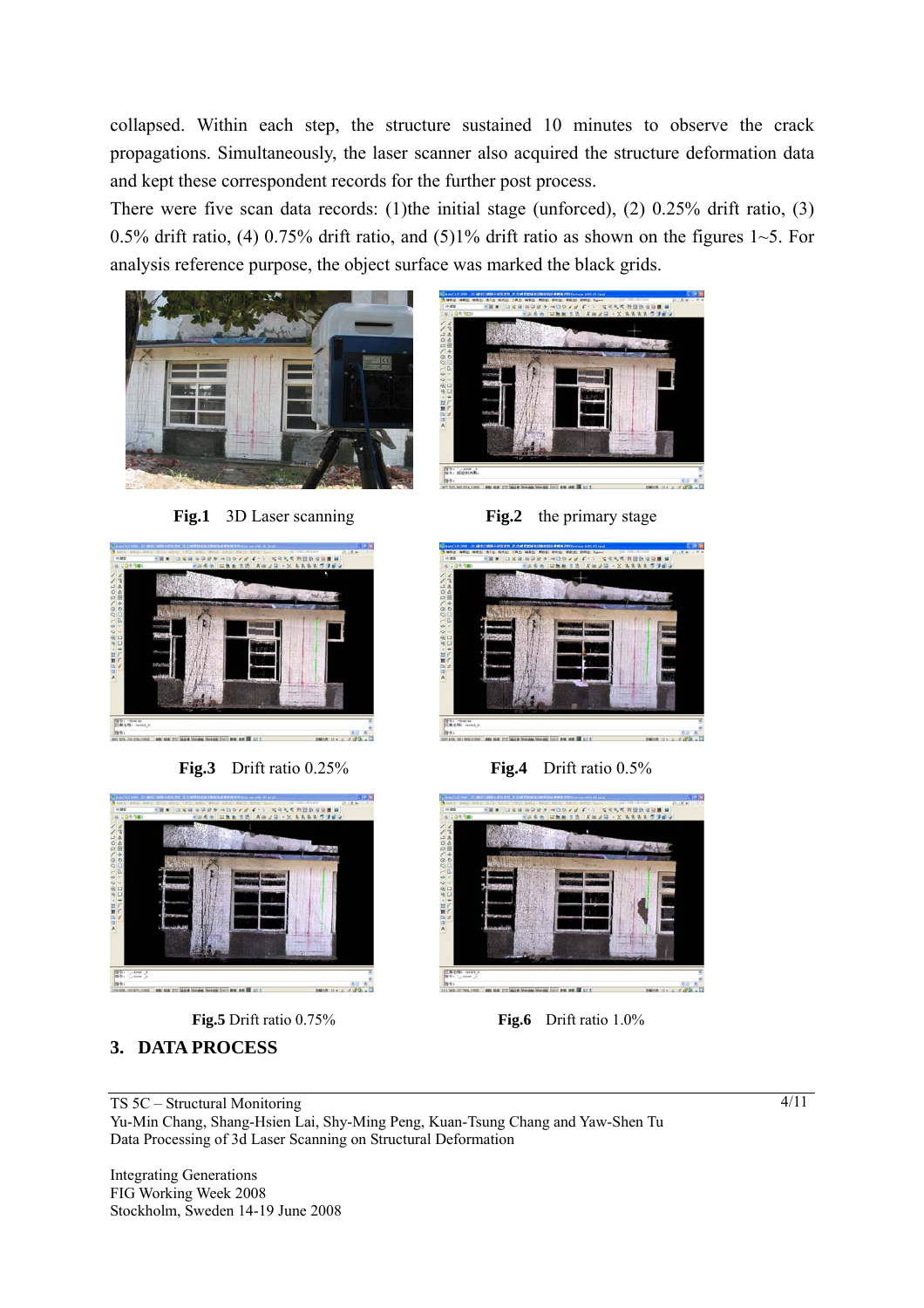#### **3.1 3D Point Cloud Properties**

By the 3D laser scanner acquisition results, the point contains three main information XYZ coordination, light returned intensity and RGB true color. Along the structure member boundary line, all the points own the geometric characteristic value discontinuity and orientation alteration. In order to observe the structure deformation, our data process would focus on the point coordination information. Besides, the variation of RGB colors and light intensity would be used to diagnose the potential crack location.

#### **3.2 Procedures of Data Process Filtering**

Referring Figure 1, three red lines marked the center of column (middle) and both side wing walls, and we aim the right one to study its behavior. The procedures of data process filtering as follows:

- (1). Input the scanned point cloud data into AutoCAD.
- (2). Screen the target area from the picture( see figure. 7).
- (3). VBA program acquires the point color properties ( see figure. 8).
- (4). User Interface filters the proper points by varying RGB values( see figure. 9).

(5). Generate a green color layer for the extracted points and map with the original picture.



**Fig.7** Screen area in AutoCAD **Fig.8** Point Zoom

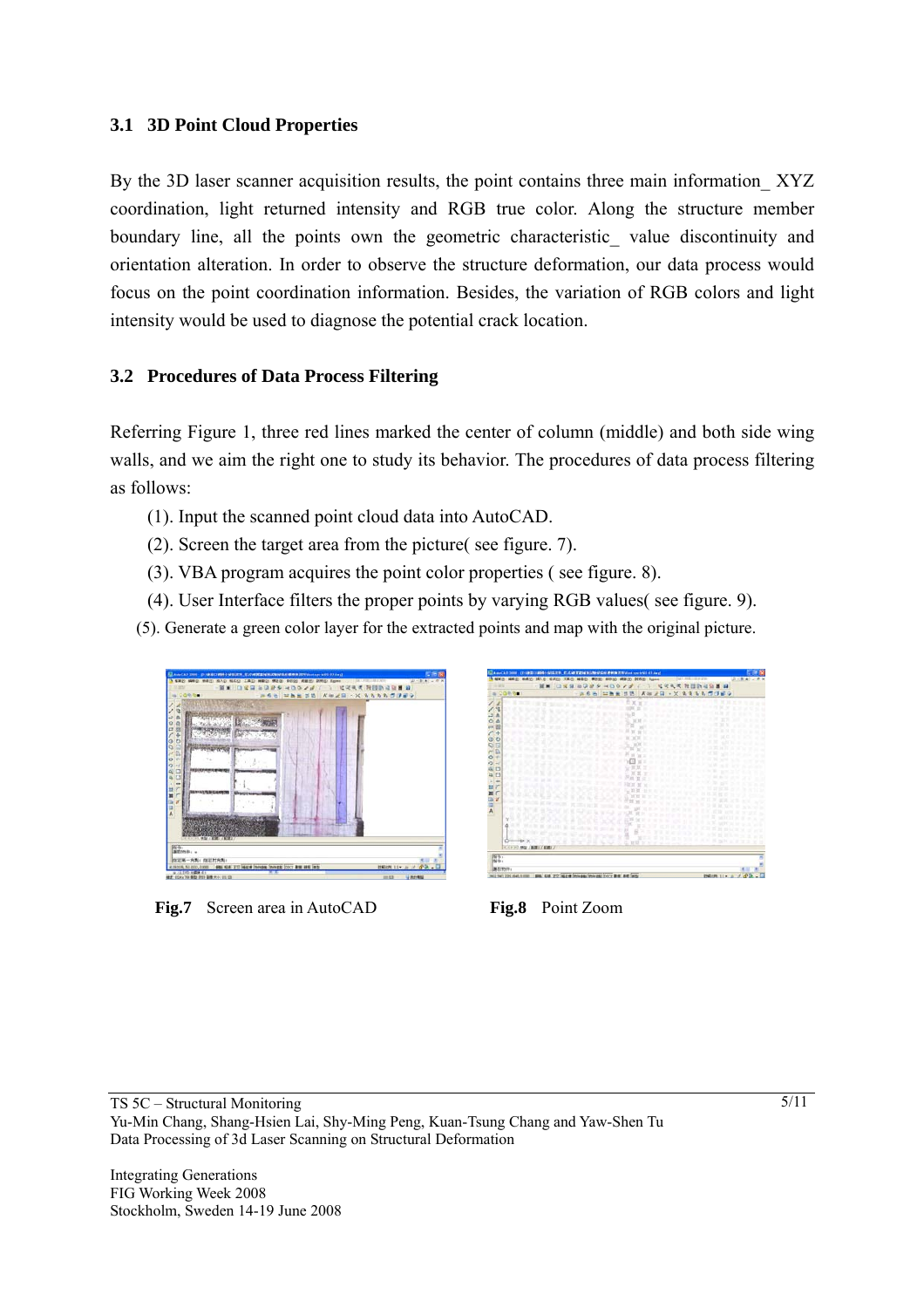| <b>Execute filter</b>              |                                                                                                       |  |
|------------------------------------|-------------------------------------------------------------------------------------------------------|--|
|                                    | <b>OpenFile Pick Filter Color Clear</b>                                                               |  |
| <b>Filter Mode</b>                 |                                                                                                       |  |
| $6$ Include                        | Exclude                                                                                               |  |
| Choose $\overline{\vee}$           | $\blacksquare$<br>$\overline{\mathbf{v}}$                                                             |  |
| <b>Filter</b><br>Color<br><b>V</b> | $\overline{v}$<br>$\overline{\nu}$<br>π                                                               |  |
|                                    | R 174 G 151 B 159                                                                                     |  |
| RGR<br><b>Filter</b><br>Range      | $\frac{1}{2}$ $\frac{1}{15}$ $\frac{1}{2}$ $\frac{1}{15}$ $\frac{1}{2}$ $\frac{1}{15}$ $\frac{1}{15}$ |  |
|                                    | <b>Choose Layer For Object To Draw</b>                                                                |  |
|                                    | F 1(Green) 2(Yellow) C 3(Blue)                                                                        |  |
|                                    | Pick Object for Filter , then Draw & Writeout                                                         |  |
|                                    | Execute                                                                                               |  |

 **Fig.9** User Interface

## **4. Structure Deformation Analysis**

#### **4.1 Principle of Structure Deformation**

After the data filtering, the scale of points would reduce to the accessible quantity. However, all these individual points are unable to interpret the entire structure behavior. In order to reconstruct the structure deformation as a continuous function, the points must be aggregated. By the statistic regression method, the extract points would generate a high order polynomial to present the structure deformation

Base on the elastic structure theorem, the member forces such as moment and shear, are derived from the deformation function. The slope, moment, shear and load can construct their relationships to the displacement function by differentiation, as

Slope vs. the first differentiation

Moment vs. the second differentiation

Shear vs. the third differentiation

Load vs. the fourth differentiation

To meet the continuity, the target function order should be not less than 3. Therefore, the displacement is adopted 3-order-polynomial and governed by the regression result.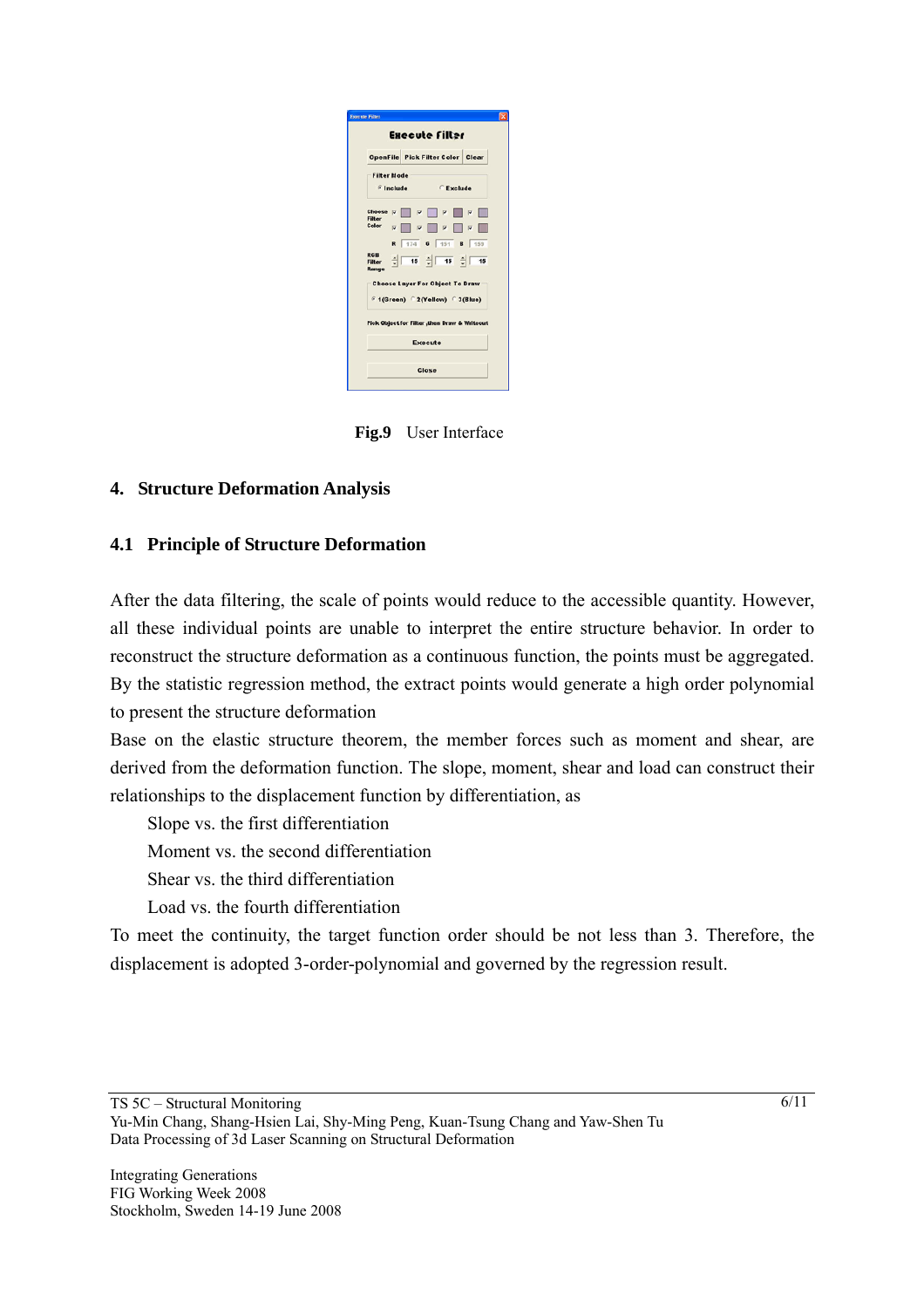#### **4.2 Data Regression Result**

The building displacement magnitude in the X coordination was controlled within the push over test. For each drift ration, the extracted points and the regressed deformation function is plotted in Fig. 10. In term of x as the displacement and y as the vertical position, the detail of 3-order-polynomial is

Drift Ratio =  $0.25\%$ *X = 9.232637984+0.0080993325Y+3.523210259E-5Y2 -1.44559201E-8Y3* (1) Drift Ratio  $= 0.50\%$  $X = 24.68450149 + 0.0203727699Y + 2.45194839E - 5Y^2 - 1.024178051E - 8Y^3$  (2) Drift Ratio  $= 0.75\%$  $X = 6.103391095 + 0.0417109682Y + 1.698996738E - 5Y^2 - 9.78823491E - 9Y^3$  (3) Drift Ratio  $= 1.00\%$  $X = 18.00573769 + 0.0639420276Y + 1.448785106E - 6Y^2 - 6.531292778E - 9Y^3$  (4)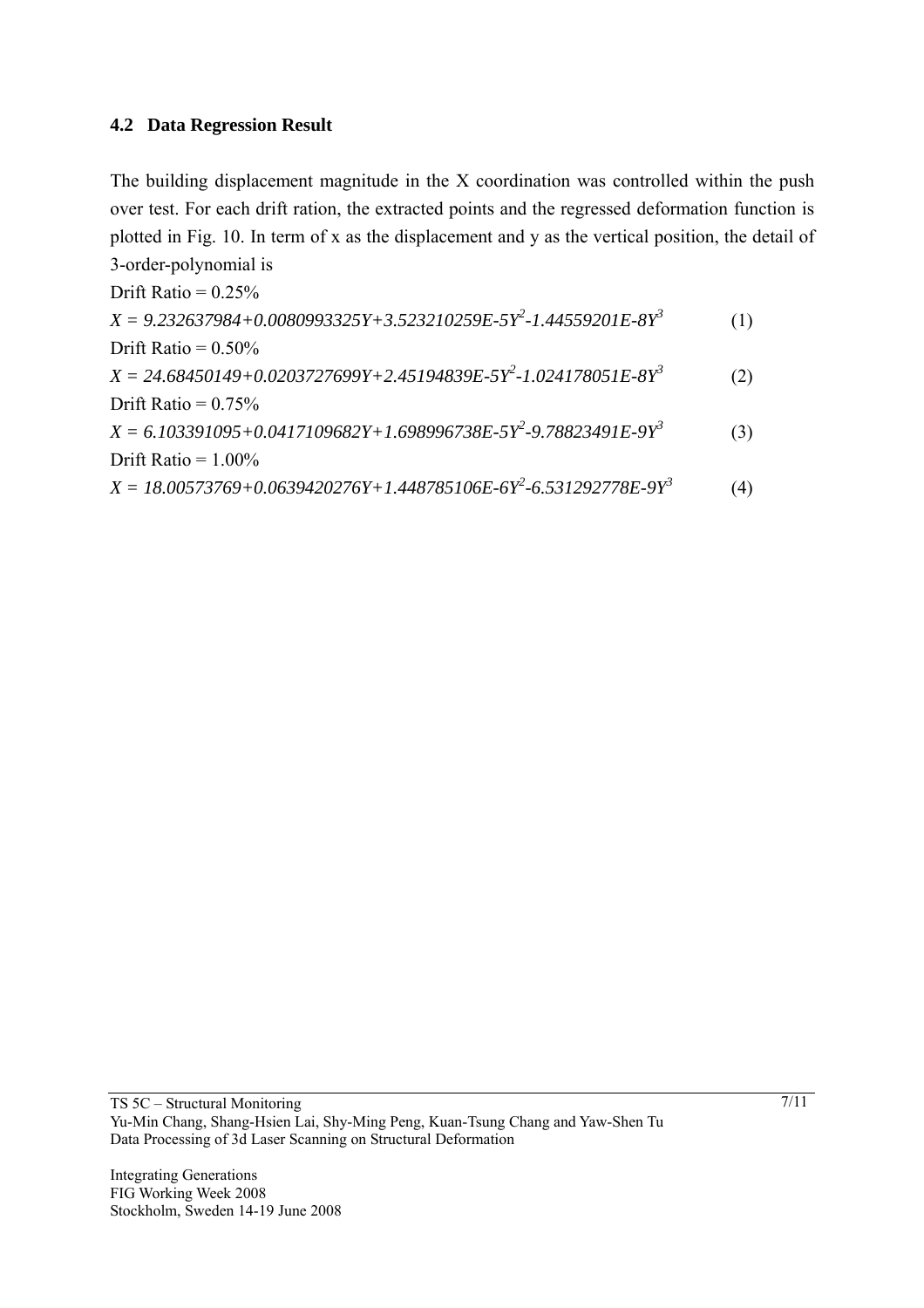

**Fig.10** Member deformation shape by data regression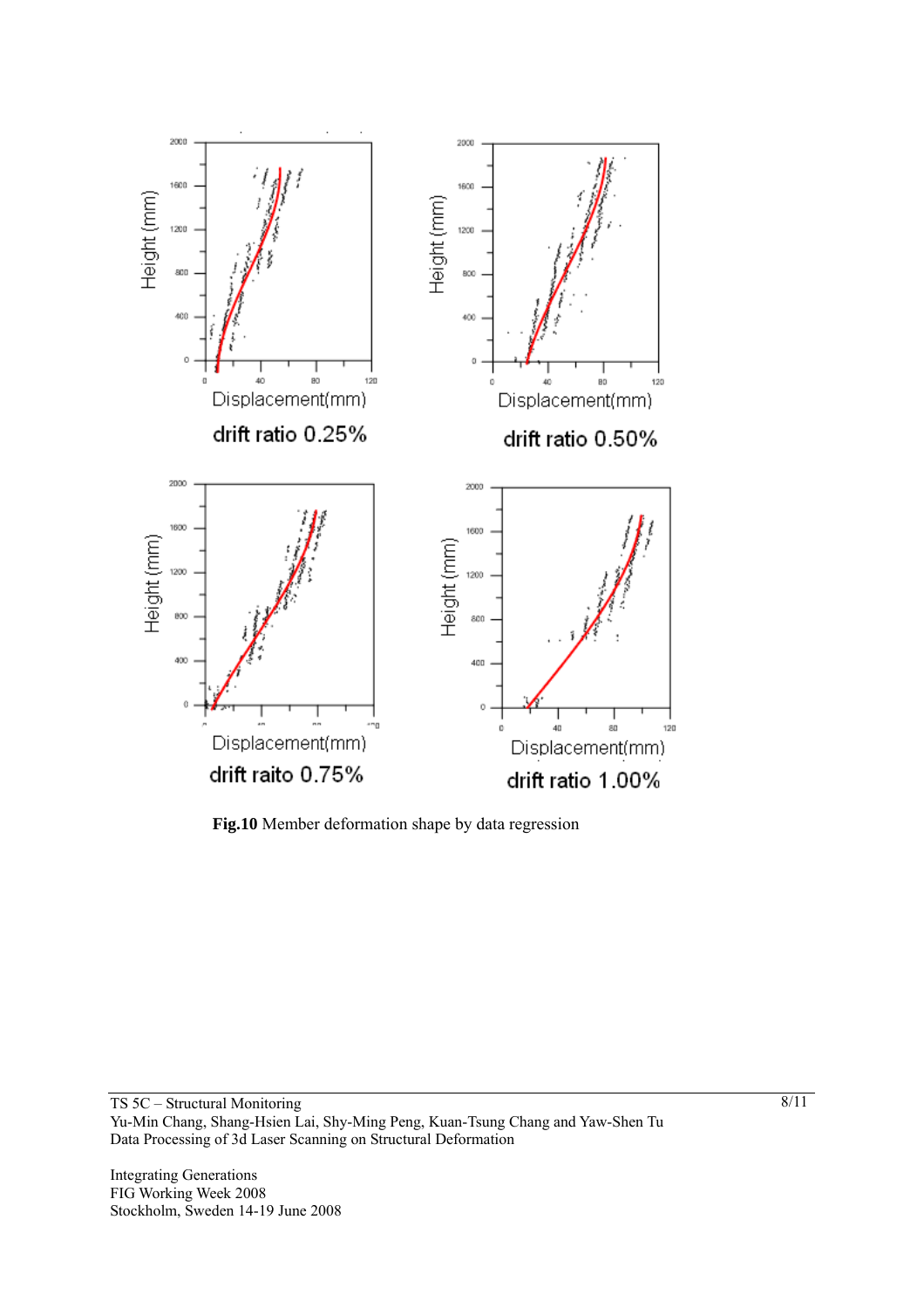The traditional measurement only survey the point displacement in single direction, comparatively, the point cloud would precisely demonstrate the structure distortion in three dimensional as shown in Fig. 11.



Figure<sup>11</sup> Point distribution verse different drift ratio

## **5. CONCLUSION**

The laser scanner not only performs the wide range, speedy operation and data accuracy acquisition, but also provides the point digital information including three dimensions, returned light intensity and RGB colors.

In this paper, the 3D laser scanner application in the structure deformation is demonstrated, and the detail deforming behavior would be closely monitored by the color filtering. The result of our study can be summarized as:

(1) The point cloud data can be effectively extracted by the color property.

- (2) The deformation function can be determined by the statistic regression.
- (3) The deformation behavior can be available to observe by the polynomial function.
- (4) The deformation monitoring by 3D scanner is more integral than the traditional survey.

To extend our study, the 3D scanned result would develop its application on the building safety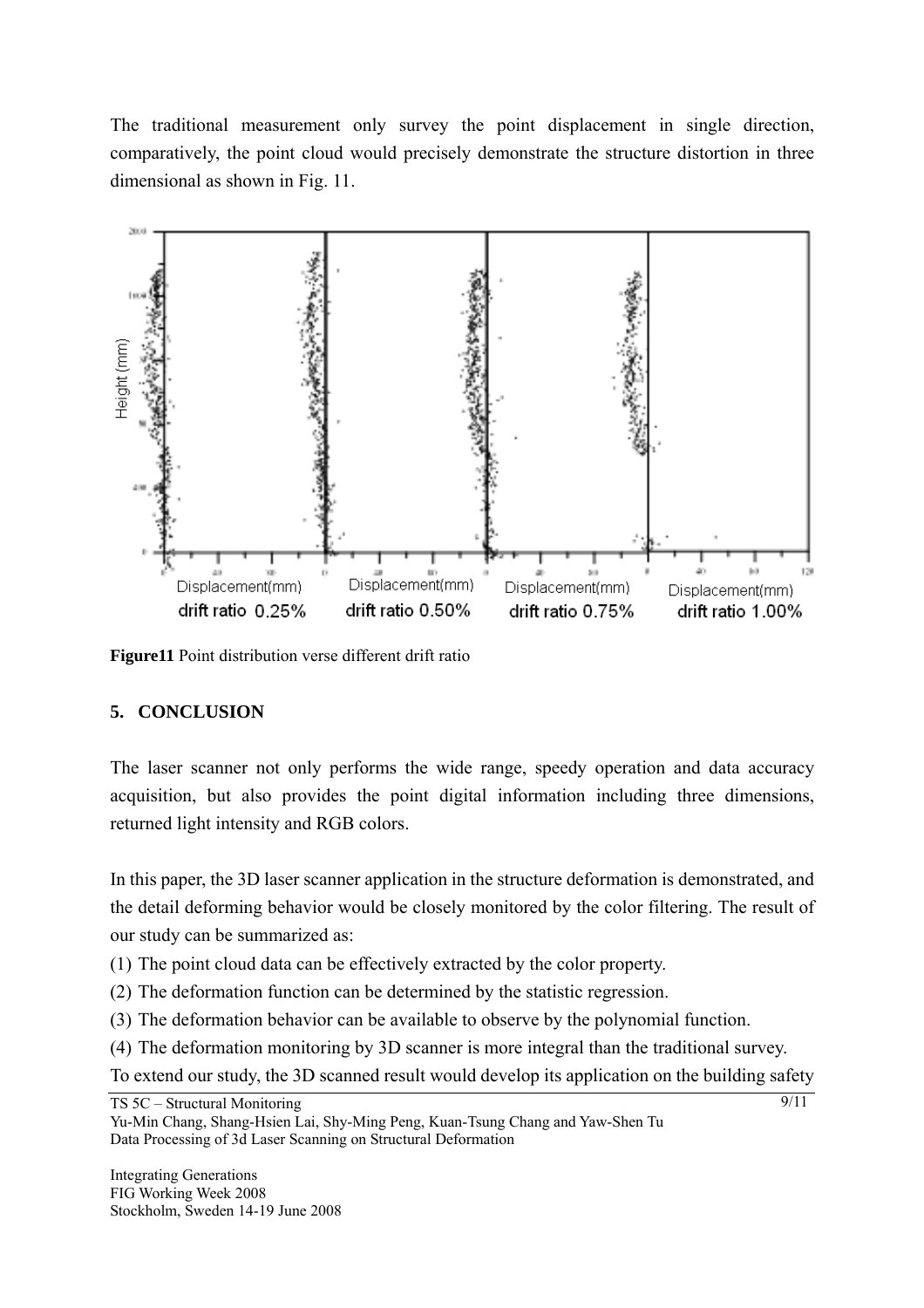evaluation. From the deformation polynomial, the structure safety evaluation would be checked to the building code requirement. The availability of the scanned information such as intensity and color values , would make a further study to measure the crack propagation and detect the potential structure weakness.

#### **REFERENCES**

3D scanner, http://www.trimble.com/trimblegx.shtml

- G. Corte, B. Faggiano, F. Mazzolani , "Full Scale Tests of a Two-Story RC Building: Use of The Laser Scanner Technology for Deformation Measures", P.657~666, Advances in Experimental Structural Engineering, Nagaya, Japan, 2005
- Yi-Hsuan Tu, Shyh-Jiann Hwang, Tsung-Chih Chiou, " IN-SITE PUSH OVER TESTS AND SEISMIC ASSESSMENT ON SCHOOL BUILDINGS IN TAIWAN ", P.147~156, 4th International Conference on Earthquake Engineering, Taipei, Taiwan, 2006.
- Yu-Min Chang, Nien-Hua Lu and Tsung-Chiang Wu 2005, "Application of 3D Laser Scanning Technology In Historical Building Preservation: A Case Study of a Chinese Temple", SPIE 17<sup>th</sup> International Conference on Photonics in Europe. Munich, German.
- Nien-Hua Lu, Yu-Min Chang and Din-Ping Tsai2005," Optimum instrumentation of a tapping mode, non-optically regulated near-field scanning optical microscope and its applications". SPIE  $17<sup>th</sup>$  International Conference on Photonics in Europe. Munich, German.

#### **BIOGRAPHICAL NOTES**

**Prof. Dr.Yu-Min CHANG,** Born in 1954, MS(Aero Surveying, Architecture), PhD(Civil Engineering), National Chiao Tung University, Chinese Taipei.

Official, Minister of Interior,1980-1981,

Chairman of Civil Engineering Department, Dean of Academic Affairs, Sze-Hai Institute of Technology & Commerce,1981-2001,

President, De-Lin Institute of Technology, 2001-2005,

Professor, Department of Construction Technology, De-Lin Institute of Technology,2005- Dr. Chang is an member of the International Society of Optical Engineering(SPIE)